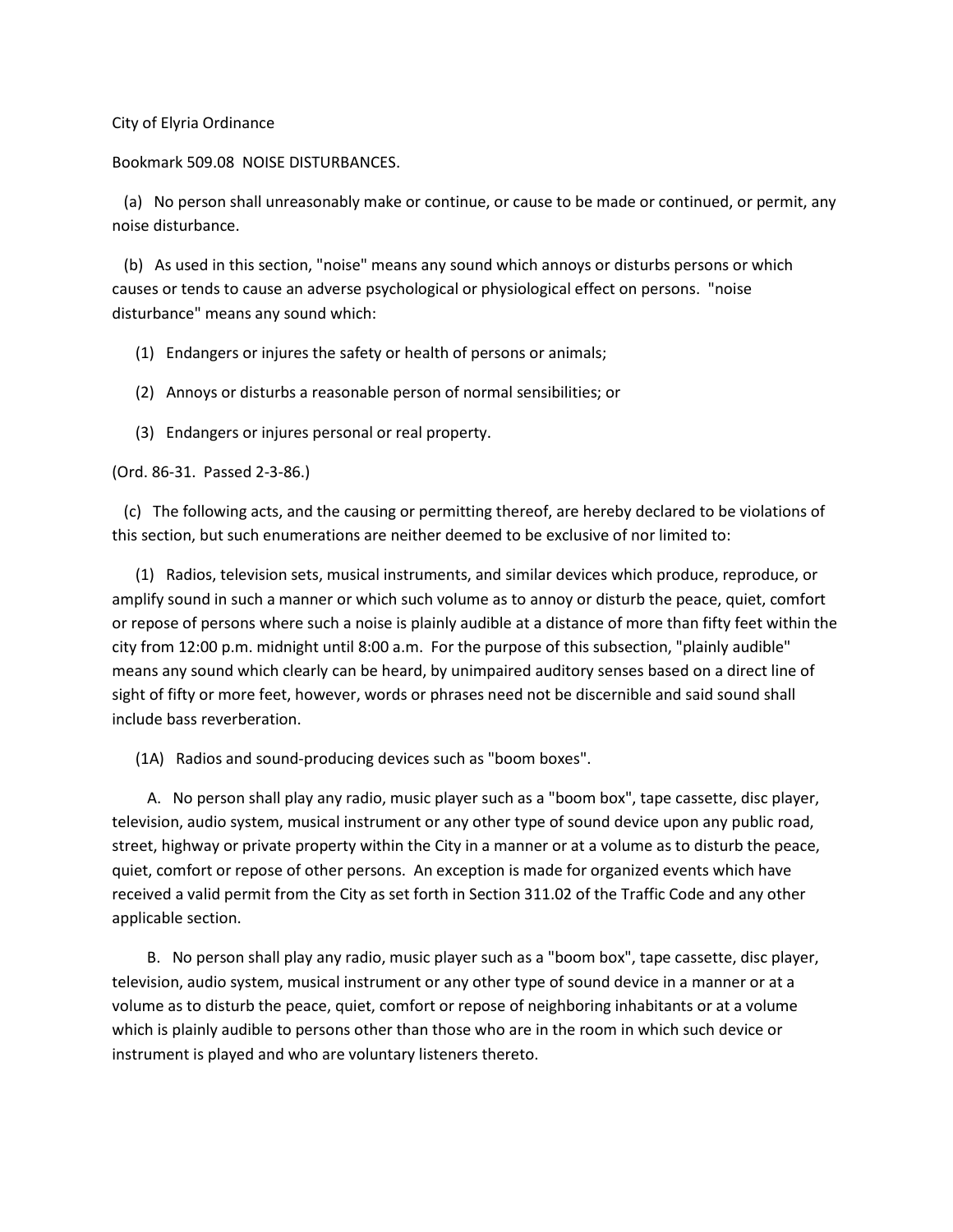C. No person shall play any radio, music player or audio system in a motor vehicle at such volume as to disturb the peace, quiet, comfort or repose of other persons or at a volume which is plainly audible to persons other than the occupants of said vehicle.

 (2) Animals and birds. Keeping any bird or animal which, by causing frequent or long continued noise, disturbs the comfort and repose of any person in the vicinity, where such noise can be distinctly heard at a distance of more than fifty feet from its source;

 (3) Signal devices. Sounding of any horn, bell or other signal or warning device on any motor vehicle, motorcycle, bus or other vehicle in such a manner as to create a noise disturbance, except as a danger or warning signal;

 (4) Vehicles. Using or operating any motorcycle or other vehicle so out of repair, so loaded or in such a manner as to create loud or unnecessary grating, grinding, rattling or other noise so as to cause a noise disturbance;

 (5) Vehicle or motorboat repairs and testing. Repairing, rebuilding, modifying or testing of any motor vehicle, motorcycle, motorized vehicle or motorboat in such a manner as to cause a noise disturbance across a residential real property boundary;

 (6) Loading and unloading. Loading, unloading, opening, closing or other handling of boxes, crates, containers, building materials, garbage cans or similar objects in such a manner as to cause a noise disturbance across a residential real property boundary;

 (7) Heavy vehicles; racing engines. Operating or permitting the operation of any motor vehicle with a gross weight rating in excess of 10,000 pounds, or any auxiliary equipment attached to such vehicle, for longer than five minutes in any hour while the vehicle is stationary, for reasons other than traffic congestion, except while loading and unloading perishables, where such noise creates a noise disturbance across a residential real property boundary; or racing the motor of any vehicle unnecessarily or operating any motor vehicle, except in an emergency, in such a manner that the vehicle is so rapidly accelerated or started from a stopped position that the exhaust system emits a loud, cracking or chattering noise unusual to its normal operation, or whereby the tires of such vehicle squeal or leave tire marks on the pavement or other surface, commonly known as "peeling";

 (8) Construction. Operating or permitting the operation of any tools, other than domestic power tools, or equipment used in construction, drilling or demolition work, between 8:00 p.m. and 7:00 a.m. of the following day, such that the sound creates a noise disturbance across a residential real property boundary, except for emergency work of public service utilities or by a special permit by the Safety-Service Director's office;

 (9) Domestic power tools. Operating or permitting the operation of any mechanically powered saw, drill, sander, grinder, lawn or garden tool, lawnmower or similar device used outdoors, other than powered snow removal equipment, in residential areas between 8:00 p.m. and 8:00 a.m. of the following day; and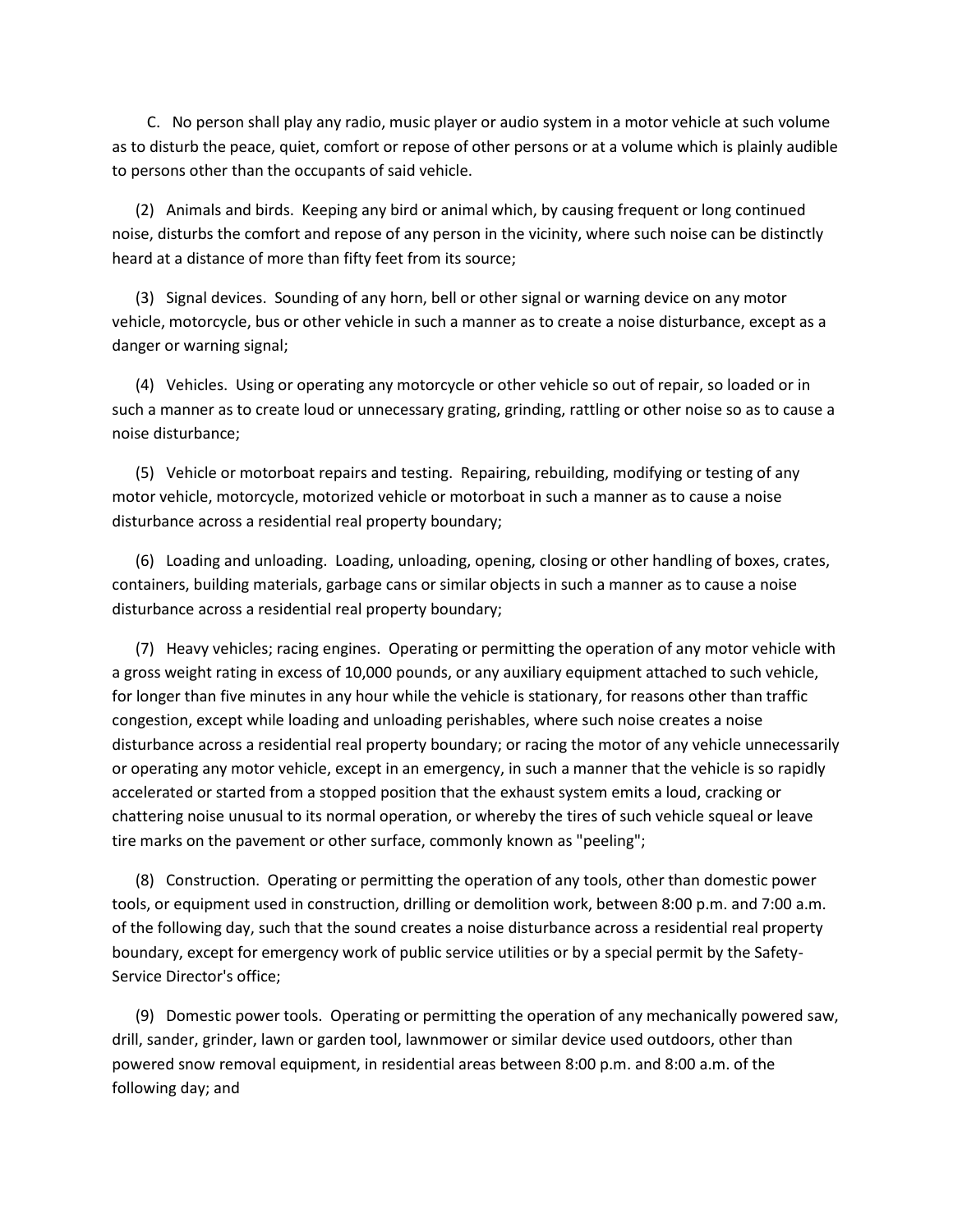(10) Vibration. Operating or permitting the operation of any device that creates vibration which is above the vibration perception threshold of any individual at or beyond the property boundary of the source. For the purpose of this section, "vibration perception threshold" means the minimum ground or structure-born vibrational motion necessary to cause a normal person to be aware of the vibration by direct means, such as, but not limited to, sensation by touch or visual observation of moving objects.

## (Ord. 92-146. Passed 7-13-92; Ord. 2001-171. Passed 10-1-01.)

 (d) This section shall not apply to the emission of sound for the purpose of alerting persons to the existence of an emergency, or to the emission of sound in the performance of emergency work. Noncommercial public speaking and public assembly activities conducted on any public space or public right of way are also exempt from this section.

## (Ord. 86-31. Passed 2-3-86.)

 (e) Whoever willfully or knowingly violates any of the provisions of this section for which no penalty is otherwise provided, is guilty of a minor misdemeanor. Whoever willfully or knowingly persists in violating any of the provisions of this section, for which no penalty is otherwise provided, is guilty of a misdemeanor of the fourth degree. A separate offense shall be deemed committed each day, or part thereof, during or on which a violation occurs or continues.

 (1) Whoever violates paragraph (c)(1A)A., B. or C. hereof shall, upon a first offense, be fined seventy-five dollars (\$75.00), which fine shall not be suspended, waived or otherwise reduced below that amount. In addition the equipment or device used in the commission of a violation of paragraph (c)(1A)A., B. or C. hereof may be seized and held as evidence. After disposition of any charges thereunder, said equipment or devices shall be returned to the owner thereof. In the case of any violation of paragraphs (c)(1A)C. and (4) through (11) hereof, the arresting or citing officer may cause said vehicle or equipment to be towed, impounded or stored and held for a period not to exceed twenty-four hours; and the owner of any such vehicle or equipment so towed, impounded, stored or held may, upon proof of ownership and payment of towing charges and any accrued storage charges, regain possession of such vehicle or equipment.

 (2) In addition to any other method of enforcement provided for in this chapter, paragraphs (c)(1A)A., B. and (4) through (11) hereof may be enforced by the issuance of a citation in compliance with Rule 4.1 of the Ohio Rules of Criminal Procedure, and paragraph (c)(1A)C. hereof may be enforced by the issuance of an Ohio Uniform Traffic Ticket in compliance with the Ohio Traffic Rules promulgated by the Ohio Supreme Court pursuant to Ohio R.C. 2935.17 and 2937.46.

 (3) Whoever violates paragraph (c)(1A)A., B. or C. hereof within thirty-six hours of having been charged with a first offense thereof or within thirty-six hours of having been warned by a police officer to desist from violating one of those sections is guilty of a misdemeanor of the third degree.

 (4) Whoever violates paragraph (c)(1A)A., B. or C. hereof shall, upon any subsequent offense, be fined not less than one hundred dollars (\$100.00) and not more than five hundred dollars (\$500.00).